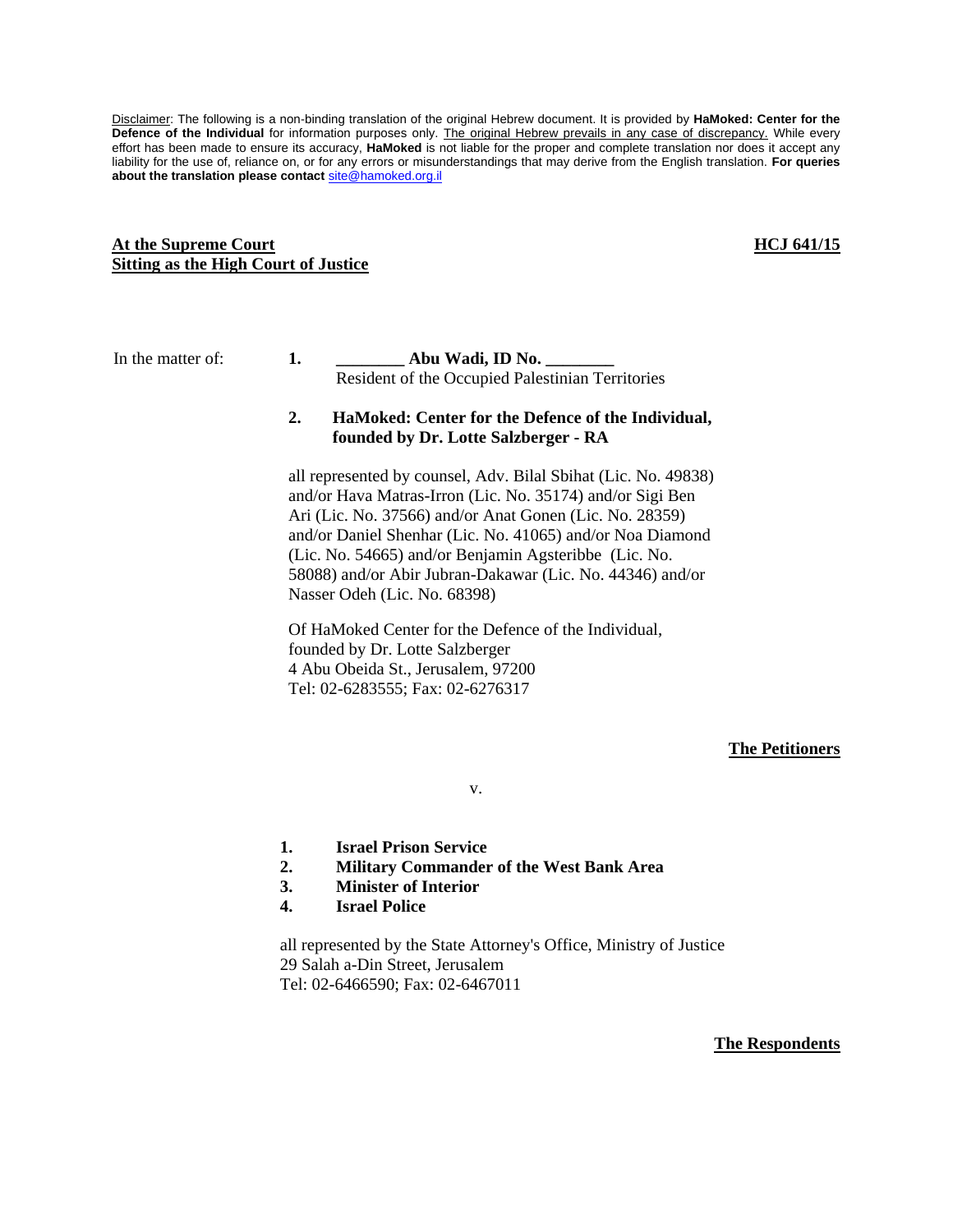## **Petition for** *Order Nisi*

A petition for an *order nisi* is hereby filed which is directed at the respondents ordering them to appear and show cause, why they should not refrain from deporting petitioner 1 (hereinafter: the **petitioner**), who is about to be released from prison this coming Thursday, January 29, 2015, to the Gaza Strip, and instead, release him to the West Bank, his home for fifteen years.

Due to the urgency of the matter the petition is already filed at this present time, although the petitioners are still acting to gather documents and additional data. Therefore, the petitioners will request to complete their arguments within a week and to add data and documents to the extent required.

## **Urgent Request for an Interim Order**

A request for an interim order is hereby filed which is directed at the respondents ordering them not to forcibly transfer petitioner 1 (hereinafter: the **petitioner**) who is about to be released from prison on **January 29, 2015**, to the Gaza Strip.

The petitioner, a Palestinian registered in the Palestinian population registry, has been living in Qalqilya in the West Bank since 2000. The petitioner moved with his family to the West Bank in 2000, when he was only ten years old. It should be noted that the family moved to the West Bank lawfully, with respondents' full knowledge and consent.

As aforesaid, the petitioner has been living in the West Bank for about fifteen years, where he moved to under the "safe passage" arrangement. His center of life is in the West Bank. His home is over there and his family is over there – his parents and his siblings. The petitioner, a young bachelor, is supported by his parents and prior to his arrest was living with them in a house owned by them.

It should be emphasized that Qalqilya is petitioner's sole home and that for fifteen years he has not set foot in the Gaza Strip. Due to respondents' policy, which severely limits the passage from the Gaza Strip to the West Bank, it is highly likely that should the petitioner be forcibly transferred to the Gaza Strip – he would never be able to leave it, and would not be able to return to his home and parents, who anxiously look forward for his return.

The balance of convenience in this case clearly favors the issuance of an interim order, due to the fact that petitioner's deportation will cause him irreparable damage. On the other hand, petitioner's stay in the West Bank while his case is pending before the court will not harm any of respondents' interests.

# **Request for an Urgent Hearing**

### The honorable court is requested to schedule an urgent hearing in the petition.

The petitioner is about to be released from prison on Thursday, **January 29, 2015**. His parents and siblings are waiting for him in their home in Qalqiliya. Notwithstanding the urgency of the matter, the respondents delayed their answers to petitioners' requests, requests which sought to ensure that the petitioner would indeed be sent to his home in the West Bank upon his release.

## **The Factual Infrastructure**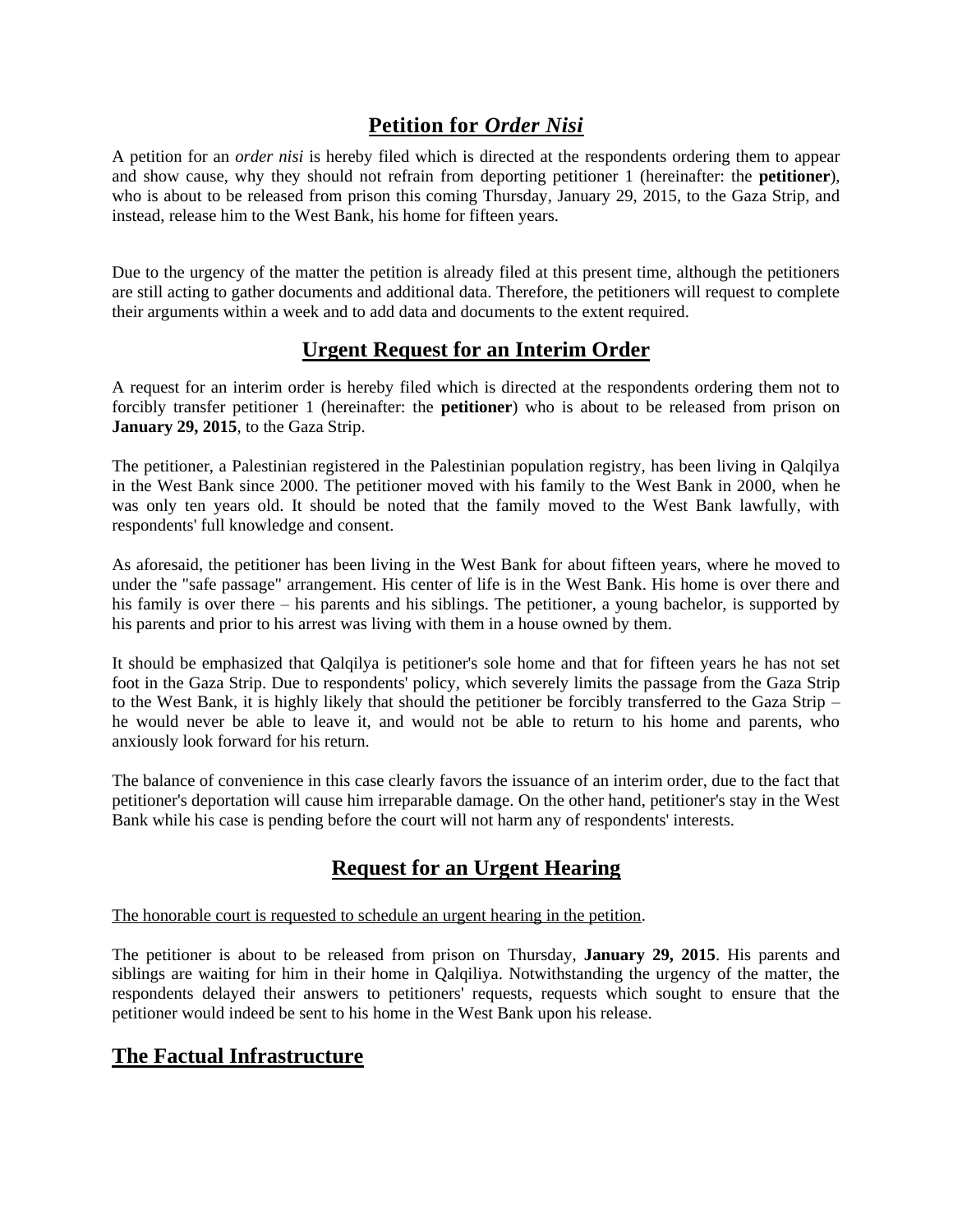## **The Parties**

1. The petitioner, born in 1990, is a Palestinian who lives in Qaliqilya in the West Bank. Currently the petitioner is serving a prison sentence in the Ella prison, for an illegal presence in Israel.

The petitioner will be released from prison on January 29, 2015.

- 2. Petitioner 2 (hereinafter: **HaMoked**) is a not for profit association which acts to promote human rights in the Occupied Territories.
- 3. Respondent 1 holds the petitioner in its custody and is in charge of releasing prisoners and accompanying them to the place of their release. Respondent 1 is obligated to protect the rights of the prisoners held in its custody, and according to its own rules and international law, it must release prisoners near their place of residence.
- 4. Respondent 2 is the military commander of the West Bank area on behalf of the state of Israel, which holds the West Bank under belligerent occupation for more than forty seven years.
- 5. Respondent 3 has the authority to order that a person be deported from Israel due to lack of status therein, including prisoners and detainees who are neither Israeli citizens nor Israeli residents.
- 6. Respondent 4 is responsible for the execution of the deportation from Israel of a person who has no status therein.

### **Factual Background**

- 7. The petitioner was born in the Gaza Strip in 1990. In 2000 petitioner's parents moved, together with their six children, from the Gaza Strip to the West Bank, under the "safe passage" arrangement which was in force at that time between the Gaza Strip and the West Bank. It should be noted that petitioner's parents were not required to obtain any special permit for said passage.
- 8. The petitioner and his family established their lives in the city of Qalqiliya, and even acquired a residential home over there. More children, a boy and girl, were born to petitioner's parent in the West Bank.

A copy of a confirmation issued by the municipality of Qalqiliya to the effect that petitioner's father lives in a house owned by him in the city of Qalqiliya is attached and marked **P/1**.

9. In 2002 the family members gave notice of a change of their address to Qalqiliya, to the Palestinian ministry of interior bureau in Qaliqiliya. In 2011 the address of petitioner's parents and three of his brothers was updated – but for some unknown reason, petitioner's address in his identity card was not updated, and he is still mistakenly registered as a Gaza Strip resident.

A copy of the identity card of petitioner's father is attached and marked **P/2**.

A copy of the identity card of petitioner's mother is attached and marked **P/3.** 

10. It should be noted that the issue concerning the update of the address of West Bank residents who are mistakenly registered as Gaza Strip residents was raised in HCJ 4019/10 **HaMoked: Center for the Defence of the Individual v. Military Commander of the West Bank Area**, which was filed by petitioner 2 and fifteen additional organizations. In said petition HaMoked has already warned that as a result of the failure to change the addresses of residents as aforesaid, they would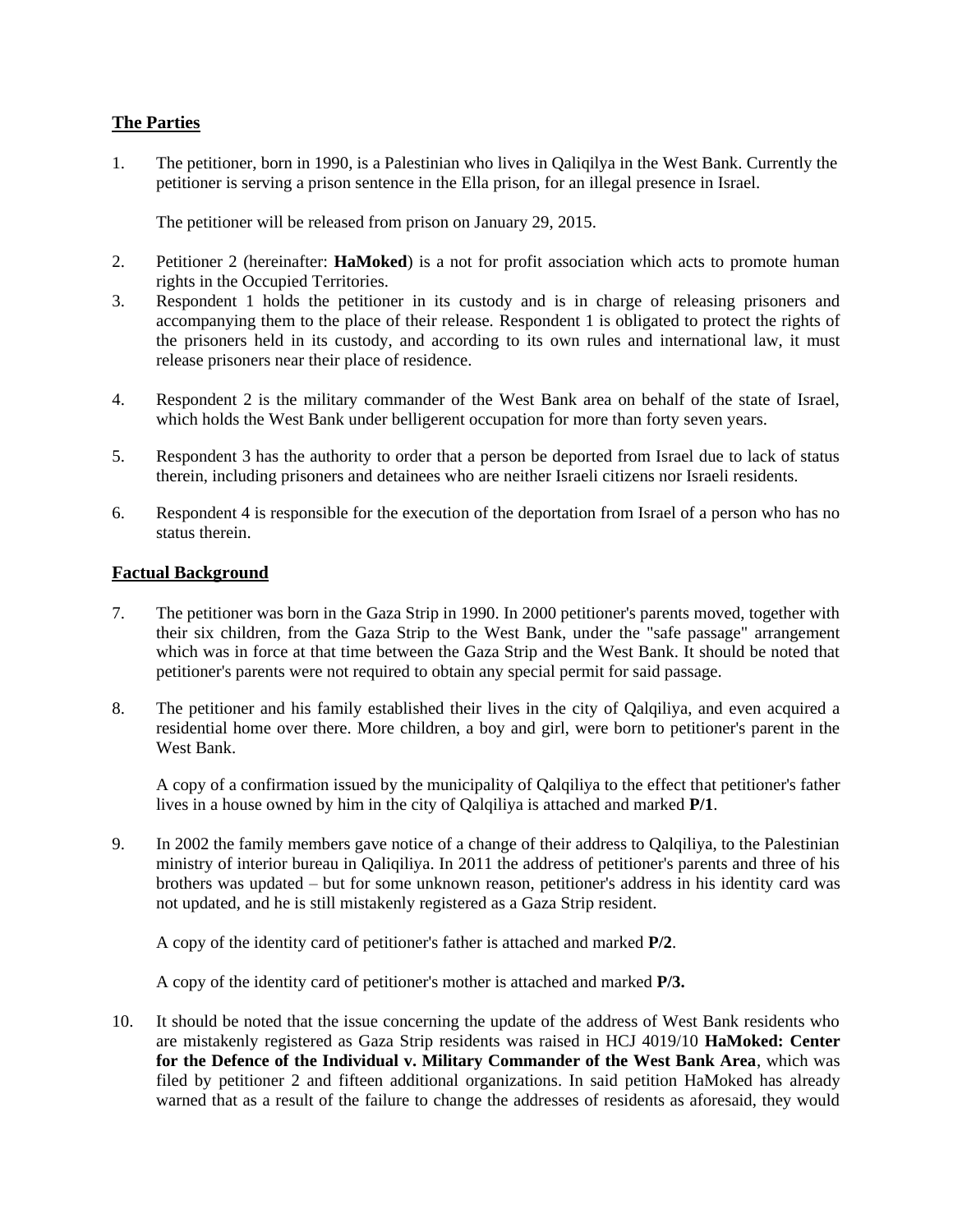suffer many difficulties and hardships in their lives, as petitioner's case clearly demonstrates. The petition was deleted in view of respondents' undertaking to refrain from deporting residents who moved to the West Bank until September 12, 2005 (the ramifications of said undertaking to the case at hand will be specified in detail below).

- 11. In 2008 petitioner's elder brother, \_\_\_\_\_\_ Abu Wadi, was arrested for an illegal presence in Israel. The brother was indicted and sentenced to two years in prison. When he was released from prison, in 2010, the brother was forcibly removed, without prior notice, to the Gaza Strip, rather than to his home in the West Bank. Since then the brother has been living in the Gaza Strip, away from his home and family, and cannot return to his home in Qalqiliya.
- 12. In December 2014, as a result of an economic distress, the petitioner entered Israel to look for work and was caught for an illegal presence in Israel. Immediately upon his arrest the petitioner was questioned about his registered address in his identity card, and the petitioner explained that he had been residing in the West Bank since he was a young boy, and that due to a mistake which was not under his control his registered address was not updated. The petitioner was indicted and convicted, and was sentenced to two months in prison.
- 13. The petitioner is about to be released from prison on January 29, 2015, within about two days.
- 14. It should be noted that it is not the first time that the issue of petitioner's release from prison to his home in the West Bank is brought before this honorable court. In July 2013, a petition was filed concerning petitioner's release from prison to his home, HCJ 4976/13 \_\_\_ **Abu Wadi v. Israel Prison Service**. Shortly after the petition was filed, a response on behalf of respondent 2 was received, which notified that it was decided to release the petitioner to his home in the West Bank.

A copy of the response date July 10, 2013, is attached and marked **P/4**.

A copy of the response on behalf respondent 1 is attached and marked **P/5**.

### **Exhaustion of remedies**

- 15. Towards the completion of his last prison sentence, the petitioner feared that like his brother Maher, he would also be forcibly removed to the Gaza Strip upon his release, due to his registered address.
- 16. Therefore, on January 22, 2015, HaMoked wrote to the commander of the Ella prison, on behalf of respondent 1, and requested to ascertain that the petitioner would be released to his home in the West Bank.

A copy of HaMoked's letter to respondent 1 dated January 22, 2015, is attached and marked **P/6**.

17. On that very same day a telephone conversation was held between the undersigned and the inmates' officer at the Ella prison. The inmates' officer told the undersigned that the petitioner would be released on January 29, 2015, and that usually the prisoners were released according to the registered address which appeared in the copy of the Palestinian population registry held by Israel.

The undersigned notified the inmates' officer that petitioner's registered address which appeared in the copy of the Palestinian population registry held by Israel was not correct, and that since 2000, the petitioner has been living in the West Bank, where he relocated to with his parents in the "safe passage" arrangement, when he was only ten years old.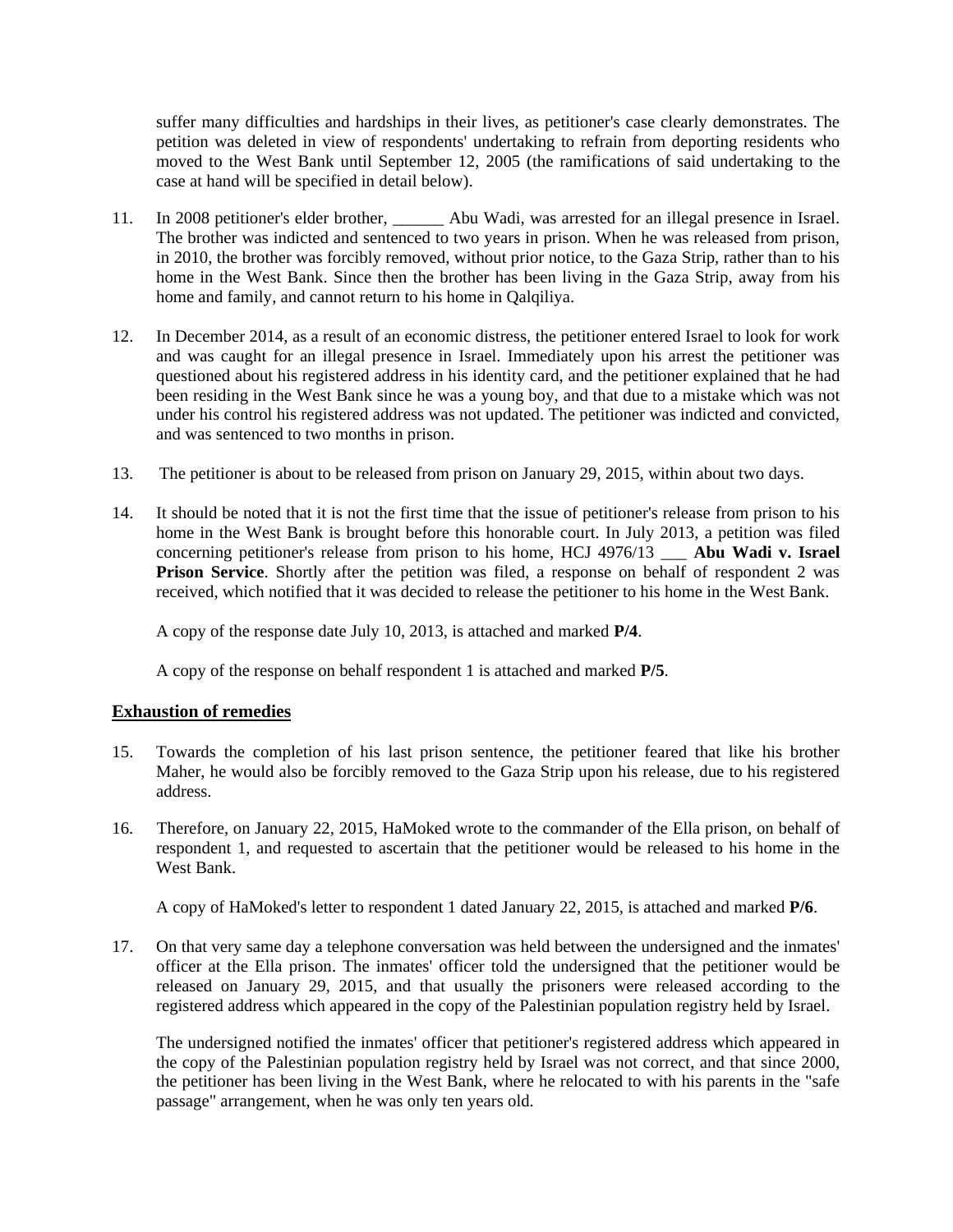In addition, the undersigned informed the inmates' officer that **in 2013, the petitioner was released from a previous incarceration to the West Bank rather than to the Gaza Strip**, and even sent her copies of the decisions concerning petitioner's previous release from prison. The inmates' officer notified that she would re-examine petitioner's release and would send a response as soon as possible.

A copy of HaMoked's second letter dated January 22, 2015, is attached and marked **P/7**.

- 18. Until the date of this petition, no answer has been received from the inmates' officer at the Ella prison, and the undersigned's attempts to contact her were unsuccessful.
- 19. Due to the upcoming release of the petitioner, and in an attempt to prevent the risk that he would be forcibly removed to the Gaza Strip, on January 25, 2015, HaMoked wrote also to the office of the legal advisor for the West Bank on behalf of respondent 2, and requested to ascertain through it too that the petitioner would be sent, upon his release, to his home in the West Bank. In its letter HaMoked noted that only a year and a half earlier, in July 2013, the respondents decided to send the petitioner to his home in the West Bank, upon his release from prison, notwithstanding his registered address in the Palestinian population registry held by Israel.

A copy of HaMoked's letter to respondent 2 dated January 25, 2015, is attached and marked **P/8**.

- 20. In the last few days the undersigned had repeatedly turned to the office of the legal advisor for the West Bank in an attempt to receive a response to his request, and the only answer which was given was that the request had not yet been processed.
- 21. As of the date of this petition, no response has been received from the respondents. In view of the fact that the petitioner is about to be released on January 29, 2015, and in view of the fact that the petitioner is concerned that the respondents may deport him to a place which is not his place of residency; away from his family which is anxiously waiting for him; and from which he will not be able to come back due to respondents' policy, which will be disastrous for the petitioner and his family - the petitioners have no alternative but to turn to the honorable court.

## **The Legal Argument**

22. As is known, on November 29, 2012, the General Assembly of the United Nations decided to give Palestine a non-member observer state status in the United Nations (Resolution No. A/RES/67/19).

It is clear that also after the resolution of the General Assembly the military commander continues to bear all duties and obligations imposed on him by international law, as the occupying power which controls the Area.

## **A. The obligation to respond expeditiously**

23. The respondent is obligated to respond to the request expeditiously, under the law. It is a well known rule that the "obligation to act expeditiously is one of the basic principles of good governance." (I. Zamir, **The Administrative Authority** (Volume B, Nevo, 5756), 717).

And on this issue see:

HCJ 6300/93 **Institute for the Training of Women Rabbinical Advocates v. Minister of Religious Affairs-, IsrSC 48(4) 441, 451 (1994);**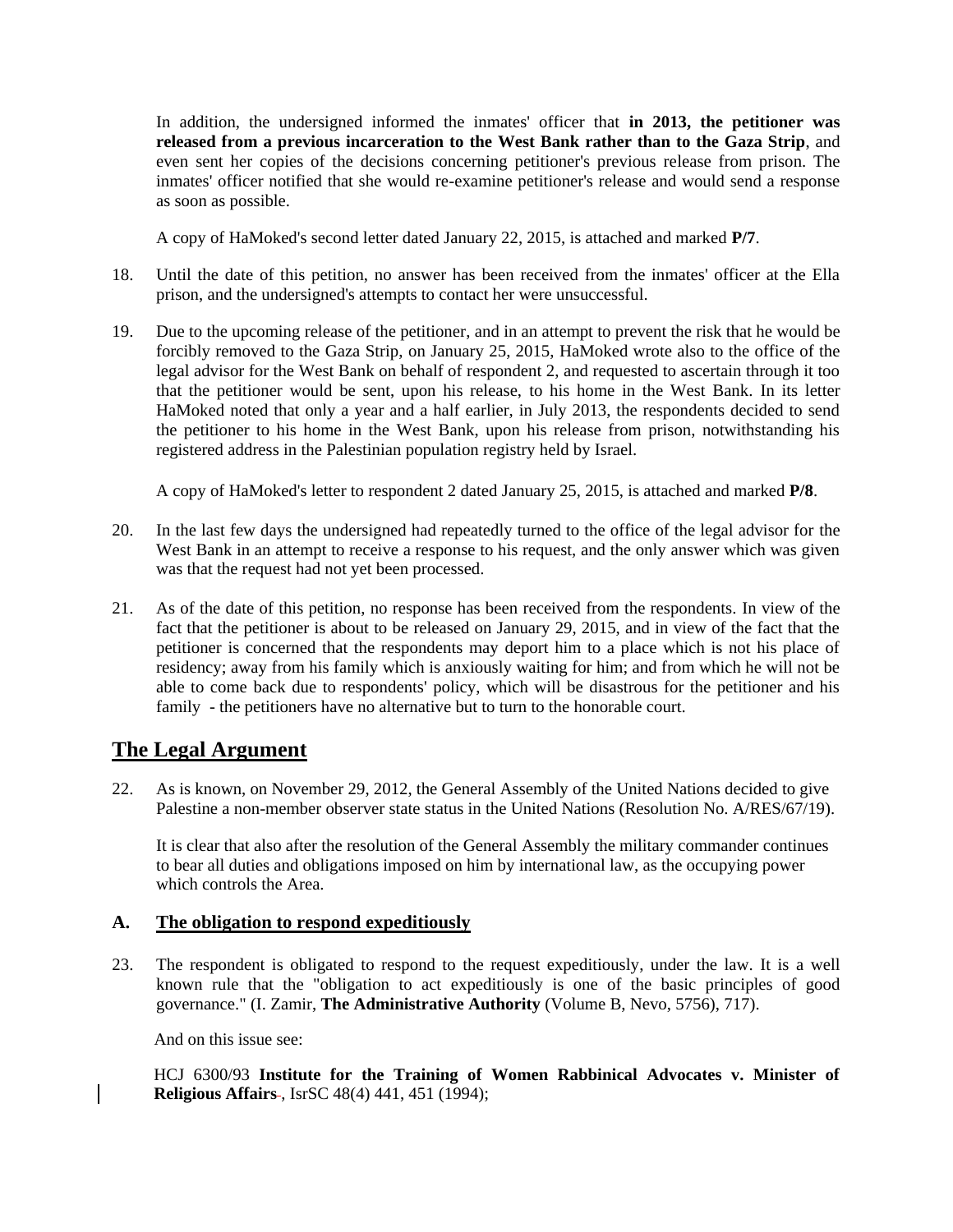HCJ 7198/93 **Mitrel Ltd. v. Minister of Industry and Commerce**, IsrSc 48(2) 844, 853 (1994); HCJ 5931/04 **Mazurski v. The State of Israel – Ministry of Education**, IsrSc 59(3) 769, 782  $(2004)$ :

HCJ 4212/06 **Avocats Sans Frontiers v. GOC Southern Commend**, TakSC 2006(2) 4751 (2006).

24. It has already been ruled that when human rights were concerned, the concept of a "reasonable time frame" obtained a special meaning (HCJ 1999/07 **Galon v. The Governmental Commission for the Enquiry of the Events of the Lebanon Campaign 2006**, TakSC 2007(2) 551, 569 (2007)); And that in matters concerning human rights -

> A more expeditious regularization of the matter is expected […] a continued violation of human rights quite often broadens the scope of the injury and may result in the erosion of the right as well as in a severe and continued injury to the individual.

> (HCJ 8060/03 **Q'adan v. Israel Land Administration**, TakSC 2006(2) 775, 780 (2006)).

And see also: HCJ 10428/05 **'Aliwa v. Commander of IDF Forces in the West Bank**, TakSC 2006(3) 1743, 1744 (2006); HCJ 4634/04 **Physicians for Human Rights v. Minister of Public Security**, TakSC 2007(1) 1999, 2009 (2007).

25. In the case at hand, an immediate response is required – the petitioner wishes to ensure that the respondents intend to send him to his hole and family, upon his release from prison, and that they do not intend to deport him to the Gaza Strip. However, the respondents have disregarded petitioners' requests until petitioner's upcoming release.

### **B. Respondents' obligation to release a person near his place of residence**

- 26. Upon the completion of petitioner's arrest, respondent 1, which holds the petitioner in its custody in prison and is responsible for having him released and for bringing him to the place in which he would be released, is liable to release him near his place of residence in the West Bank.
- 27. It should be noted that in HCJ 3278/02 **HaMoked: Center for the Defence of the Individual v. Commander of IDF Forces in the West Bank**, which concerned the incarceration conditions and the manner by which detainees are released, respondent 2 submitted a notice to the court on April 24, 2002, which stated, in section 27 thereof, as follows: "According to the command's directives, detainees are released to the **extent possible near their place of residence**".

A copy of the state's response dated April 24, 2002, in HCJ 3278/02 is attached and marked **P/9**.

- 28. Even according to respondent 1's procedures, a detainee should be released in a checkpoint near his place of residence (see Israel Prison Service procedure 7.09 "Release of prisoners residents of the Palestinian Authority in checkpoints").
- 29. There is no dispute that the petitioner has been residing in Qalqiliya for many years. The petitioner moved to the West Bank lawfully, under the "safe passage" arrangement, together with his family members, when he was ten years old.
- 30. Therefore, it would be absurd to argue that petitioner's home is in the Gaza Strip, only because he was born there, although he has already notified of a change of his address to respondent 2 in 2002,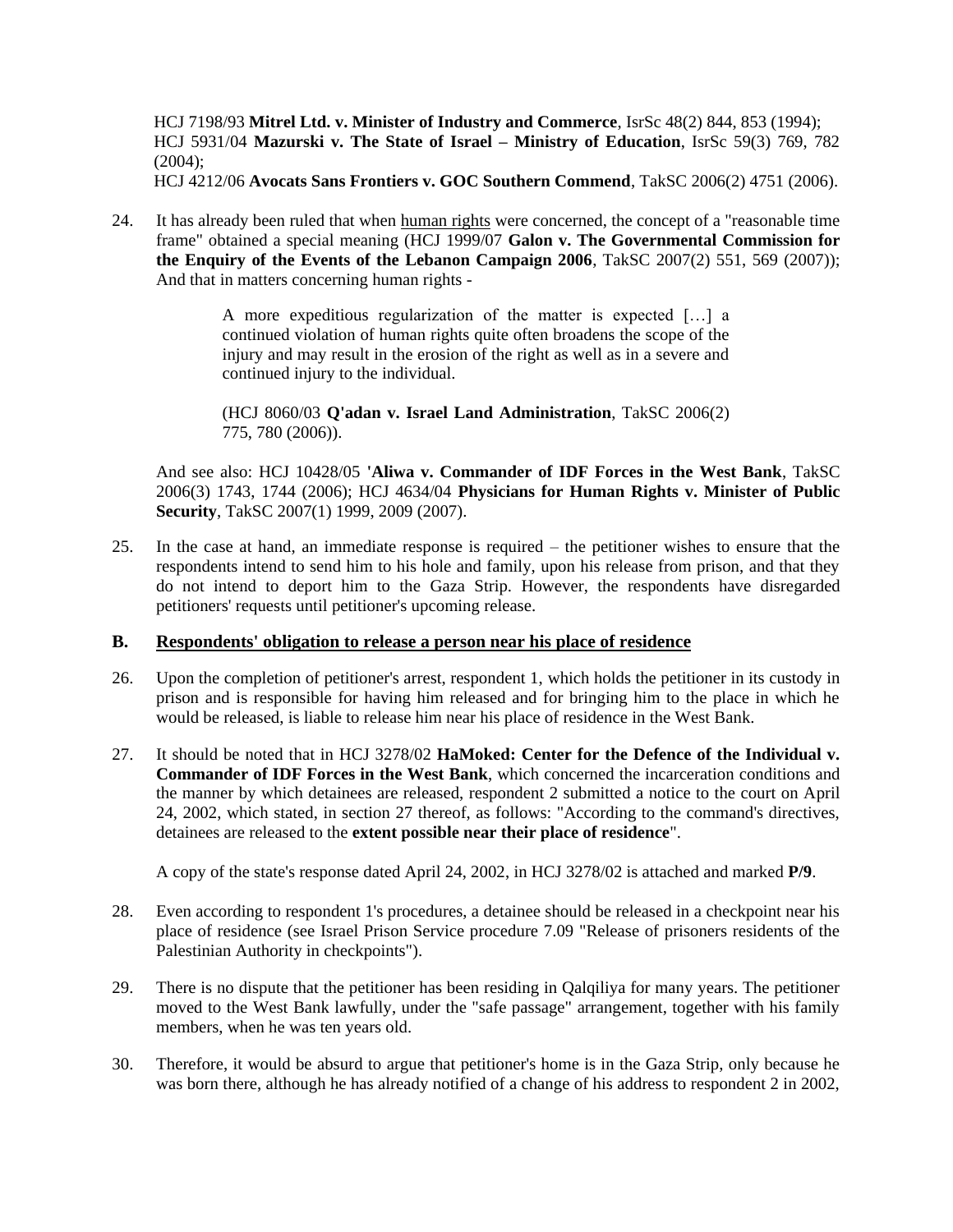and to expel him from his home and family, based on technical or bureaucratic arguments which have nothing to rely on.

## **C. From the general to the particular: respondents' obligation to release the petitioner to his home in Qalqiliya**

- 31. As described above, the petitioner has been living in Qalqiliya in the West Bank for fifteen years. However, petitioner's address is registered in the copy of the population registry held by the respondents in a town located in the Gaza Strip.
- 32. As has been held in the past more than once, the data registered in the population registry are *prima facie* evidence of the correctness of their contents, and see for instance: HCJ 143/62 **Funk Schlezinger v. Minister of Interior**, IsrSC 17(1), 225, 243 (1963); HCJ 58/68 **Shalit v. Minister of Interior**, IsrSC 23(2) 477 (1970); HCJ 264/87 **Sepharadi Torah Guardians – Shas Movement v. Director of Population Registration at the Ministry of Interior**, IsrSC 43(2) 723 (1989); HCJ 2888/92 **Goldstein v. Minister of the Interior**, IsrSC 50(5) 89, 93-94 (1994); HCJ 1779/99 **A. v. Minister of Interior**, IsrSC 54(2) 368, 375-376 (2000); HCJ 5070/95 **Na'amat – Movement of Working Women & Volunteers v. Minister of Interior**, IsrSC 56(2) 721 (2002); HCJ 2901/97 **Na'amat v. Minister of Interior**, TakSC 2002(1) 634, 640 (2002); HCJ 3045/05 **Ben Ari v. Director of the Population Registry**, TakSC 2006(4) 1725, 1731 (2006).
- 33. Parenthetically, the above is also explicitly stated in the military order governing population registry, the Order on Identity Cards and Population Registry (Judea and Samaria) (No. 297), 5729- 1969. Section 11B of the order provides that "The registration in the registry, any copy or summary thereof and any certificate issued under this Order will be *prima facie* evidence of the correctness of the registration details specified in sub-sections… (13)…". Sub section (13) to section 11 of the order, concerns a person's address.
- 34. As it was clarified to the respondents that the petitioner was residing in the West Bank, despite the registered data in their possession, and since he has managed to prove it, they must release him to his actual place of residence – rather than to the place which appears in their records as a *prima facie* **evidence** only.
- 35. It has also been acknowledged by the court that the Palestinian population registry is only a *prima facie* evidence of its correctness, and it was therefore held under exactly the same circumstances – of a release from prison of a resident of the Area who challenged the correctness of his registered address in the registry and requested to be released to his home in the West Bank rather than to the Gaza Strip – as follows:

It would be appropriate for the respondents to consider the establishment of a procedure according to which a person who is about to be expelled, under adequate circumstances and without an order for the assignment of residence, would be entitled to a hearing in which he would be able to raise his arguments against the registration in the Palestinian population registry.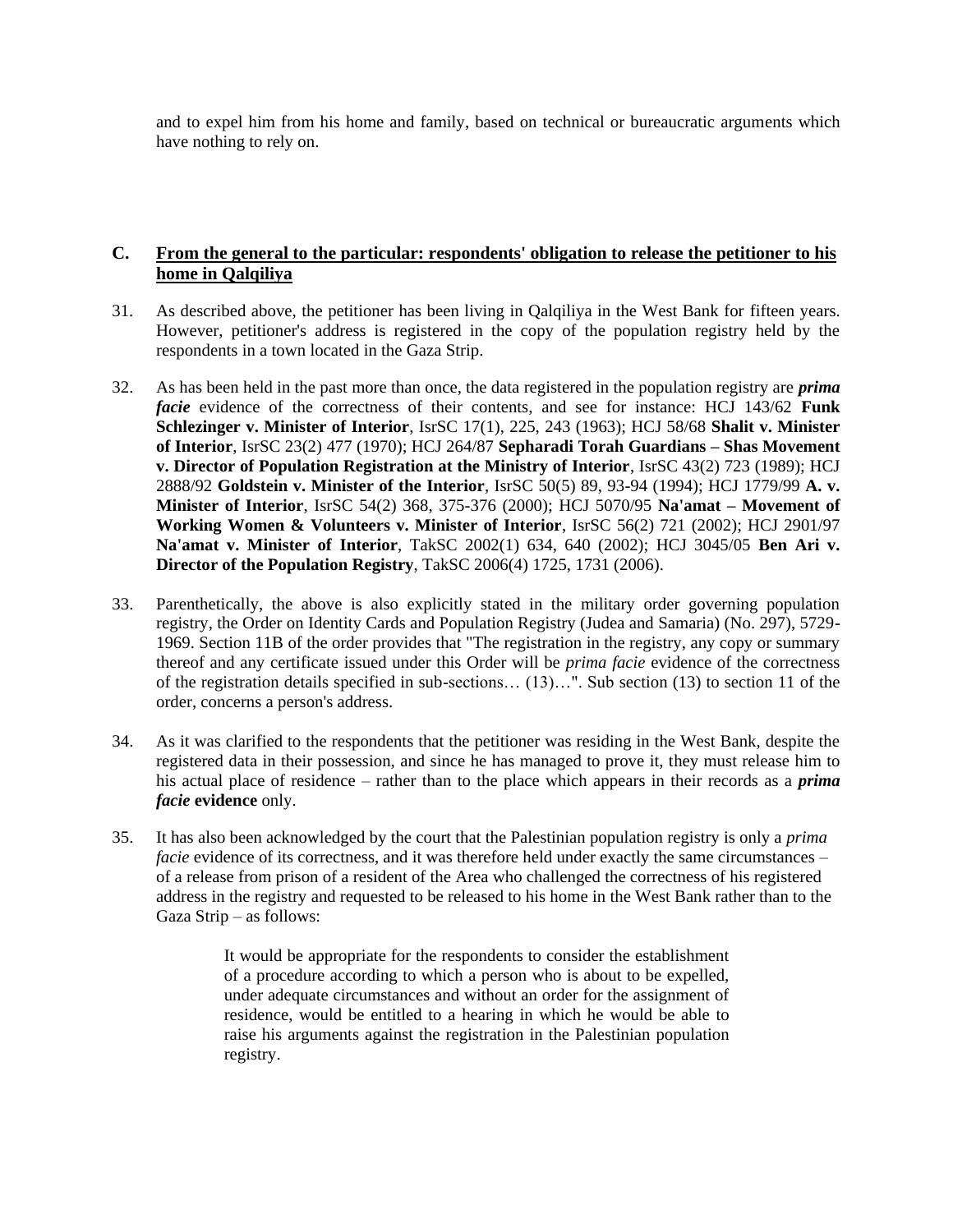#### (HCJ 3519/05 **Ward v. Commander of Military Forces in the West Bank** (not reported; July 26, 2006)).

36. It should be pointed out that **in our case the petitioner did not undergo any hearing** before a decision was made to remove him to the Gaza Strip upon the completion of his arrest. Respondent 1 made a unilateral decision in this matter, of which he has notified the petitioner only shortly before his expected release from prison, without giving him an opportunity to challenge said decision and make his arguments in connection therewith.

### **D. The prohibition to expel the petitioner to the Gaza Strip and the violation of his rights**

37. The petitioner, a protected resident in an occupied territory, who is registered in the Palestinian population registry, has the right to live in his home in Qalqiliya. Petitioner's forcible removal to the Gaza Strip violates the rights afforded to him under both Israeli and international law: his right to free movement in his own country; his human liberty and dignity; his right to family life; etc. and according to international law, a person's right not to be removed from his home and place of residence is a material and central basic right, and it is explicitly prohibited to remove a person from his home.

> The fundamental premise is that the displacement of a person from his place of residence and his forcible assignment to another place seriously harms his dignity, his liberty and his property. A person's home is not merely a roof over his head, but it is also a means for the physical and social location of a person, his private life and his social relationships (see M. Stavropoulou, "The Right not to be Displaced", 9 **Am. U. J. Int'l L.** & Pol'y, 687, 717 (1994). Several basic human rights are harmed as a result of an involuntary displacement of a person from his home and his residence and his assignment to another place, even if this assigned residence does not involve the crossing of an international border (see F. M. Deng, Internally Displaced Persons: Compilation and Analysis of Legal Norms, 14 (1998). These human rights derive in part from the internal law of the various countries, and are in part enshrined in the norms of international law.

(HCJ 7015/02 **Ajuri v. Commander of IDF Forces in the West Bank**, IsrSC 56(6) 352, paragraph 14 (2002)).

38. And moreover, in a general petition which was filed on the issue of the status of West Bank residents whose registered address is in Gaza (the above referenced HCJ 4019/10) respondent 2 undertook that:

> Gaza Strip residents who entered the Judea and Samaria Area before the end of the military administration in the Gaza Strip (the "disengagement from the Gaza Strip") is September 12, 2005, will not be expelled, unless there is a specific security justification for their expulsion.

Respondents' response in HCJ 4019/10 dated October 23, 2012, is attached and marked **P/10**.

39. The court reiterated said undertaking which was made by the respondents and subject to said undertaking the petition was deleted.